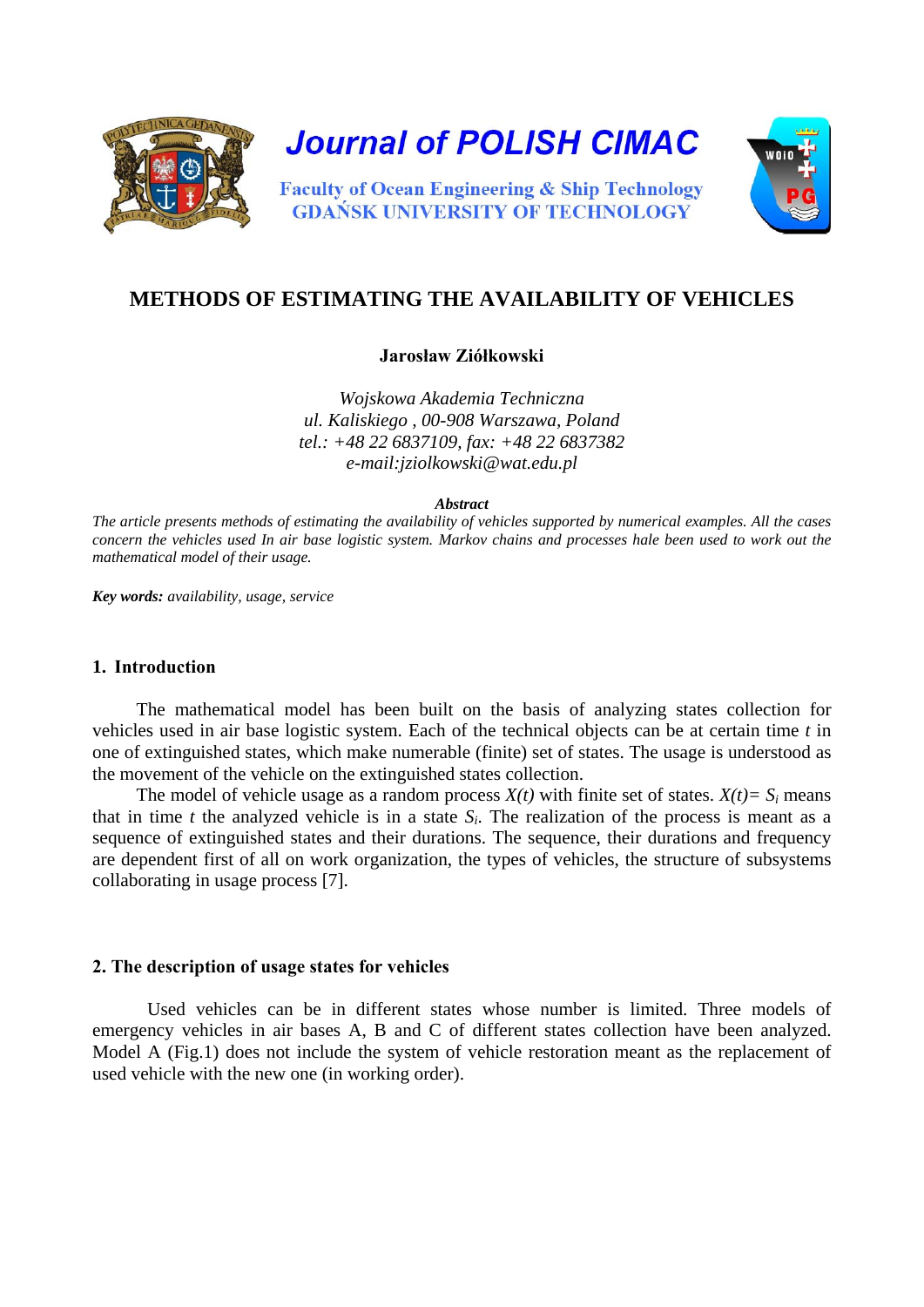

Unknown theoretical probabilities of transition are estimated by empirical probabilities in a year time – transition frequencies for a vehicles as:

$$
\omega_{ij} = n_{ij} / n_i \tag{1}
$$

where:

 $n_i = \sum n_{ij}$  - the number of transitions from  $S_i$  state; *j*

 $n_{ij}$  – the numbers of transitions from state *i* to *j* in a period of time.

Stochastic process  $X(t)$  in a continuous time is ergodic, if at least one positive boundary probability of finding a vehicle in state  $S_i$  for  $t \rightarrow \infty$  exist, which is called ergodic probability  $p_i$ :

$$
p_j = \lim_{t \to \infty} P(X(t \in )) = S_j); \quad p_j \ge 0; \sum_j p_j = 1
$$
 (2)

where:

 $p_i$  – boundary probabilities;

 $P(X(t \le t; t + \Delta t > t = S_i)$  - the probability of being in state *j* in time interval  $\langle t, t + \Delta t \rangle$  for a vehicle.

Boundary (ergodic) probabilities fulfil standardizing conditions which means that at least one of them is positive. In relation to Markov processes it was proved [1, 2, 3] that if boundary probabilities exist, they can be calculated from boundary matrix in *n* steps  $M_n = M_1^n$ . In other words the linear equation or equivalent matrix equation must be solved, i.e. coming from continuous time *t* to discrete time *n* being of number of further experiment of observing the vehicle in time <sup>∆</sup>*t*:

$$
\bigwedge_{j} p_{j} = \lim_{n \to \infty} p_{ij}(n) = \sum_{i} p_{i} p_{ij} \Leftrightarrow M_{1}^{T} [p_{j}] = [p_{j}], \text{ przy } \sum_{j} p_{j} = 1
$$
 (3)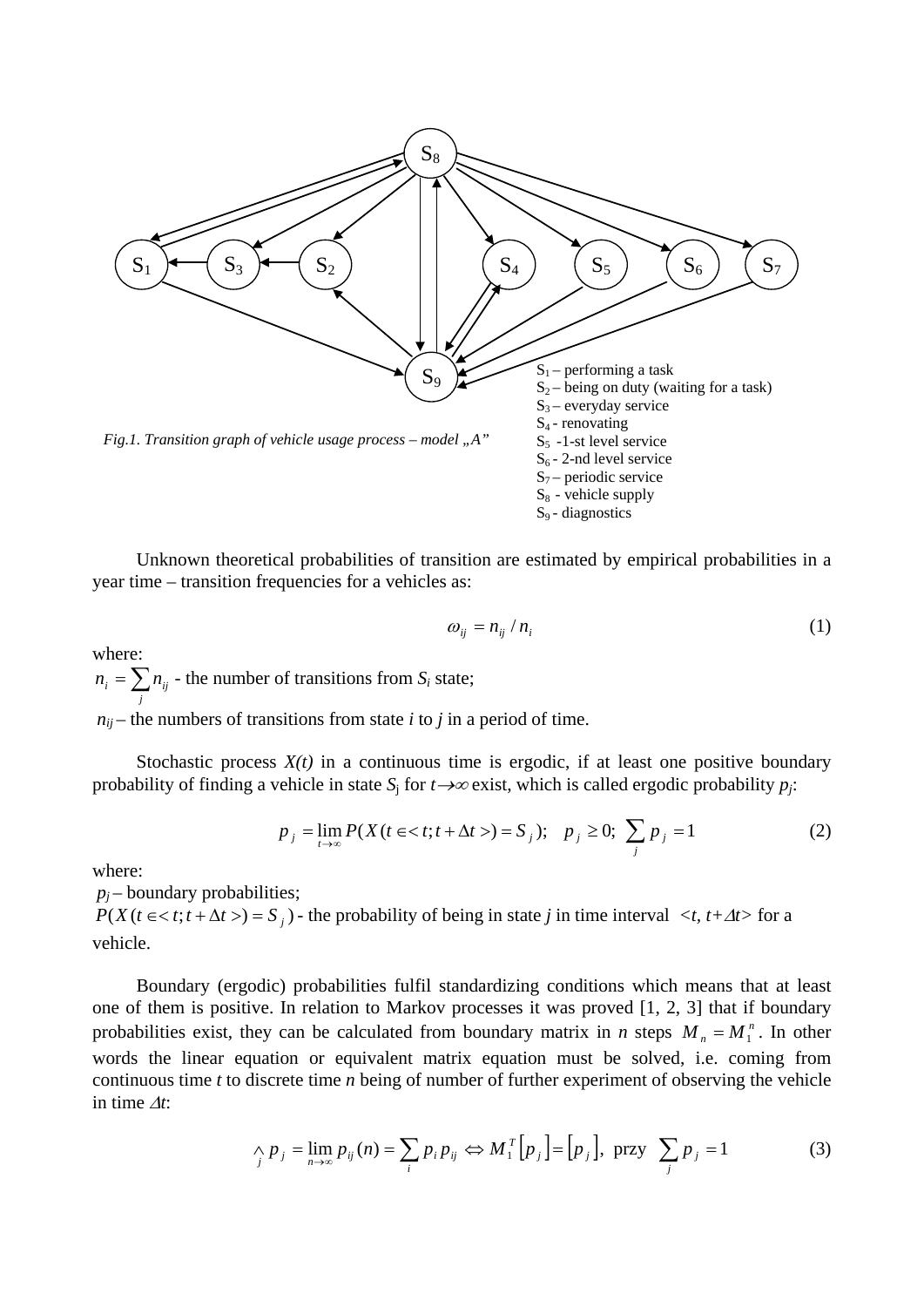where:

 $M_1^T$  - transposed transition matrix  $M_1$ ;

 $[p_j]$  – vector of ergodic probabilities;

 $p_{ij}$  – probability of transition from state *i* to state *j*.

Giving consideration to a condition:  $M^T \cdot [p_j] = [p_j]$ , and  $\sum_j p_j =$  $p_j = 1$ , for A model boundary probabilities must be calculated by doing the following systems of equations shown in this matrix form:

$$
\begin{bmatrix}\n0 & 0 & p_{31} & 0 & 0 & 0 & 0 & p_{81} & 0 \\
0 & 0 & 0 & 0 & 0 & 0 & p_{82} & p_{92} \\
0 & p_{23} & 0 & 0 & 0 & 0 & 0 & p_{83} & 0 \\
0 & 0 & 0 & 0 & 0 & 0 & 0 & p_{84} & p_{94} \\
0 & 0 & 0 & 0 & 0 & 0 & 0 & p_{85} & 0 \\
0 & 0 & 0 & 0 & 0 & 0 & 0 & p_{85} & 0 \\
0 & 0 & 0 & 0 & 0 & 0 & 0 & p_{86} & 0 \\
0 & 0 & 0 & 0 & 0 & 0 & 0 & p_{87} & p_{79} \\
p_{18} & 0 & 0 & 0 & 0 & 0 & 0 & 0 & p_{88} \\
p_{19} & 0 & 0 & p_{49} & p_{59} & p_{69} & p_{79} & p_{89} & 0\n\end{bmatrix}\n\begin{bmatrix}\np_1 \\
p_2 \\
p_3 \\
p_4 \\
p_5 \\
p_6 \\
p_7 \\
p_8 \\
p_9\n\end{bmatrix}\n\begin{bmatrix}\np_1 \\
p_2 \\
p_3 \\
p_4 \\
p_5 \\
p_6 \\
p_7 \\
p_8 \\
p_9\n\end{bmatrix}\n\begin{bmatrix}\np_1 \\
p_2 \\
p_3 \\
p_4 \\
p_5 \\
p_6 \\
p_7 \\
p_8 \\
p_9\n\end{bmatrix}\n\begin{bmatrix}\n0 \\
0 \\
0 \\
0 \\
0 \\
0\n\end{bmatrix}\n\begin{bmatrix}\n0 \\
0 \\
0 \\
0 \\
0 \\
0\n\end{bmatrix}\n\begin{bmatrix}\n0 \\
0 \\
0 \\
0 \\
0 \\
0\n\end{bmatrix}\n\begin{bmatrix}\n0 \\
0 \\
0 \\
0 \\
0 \\
0\n\end{bmatrix}\n\begin{bmatrix}\n0 \\
0 \\
0 \\
0 \\
0 \\
0\n\end{bmatrix}\n\begin{bmatrix}\n0 \\
0 \\
0 \\
0 \\
0 \\
0\n\end{bmatrix}\n\begin{bmatrix}\n0 \\
0 \\
0 \\
0 \\
0 \\
0\n\end{bmatrix}\n\begin{bmatrix}\n0 \\
0 \\
0 \\
0 \\
0 \\
0\n\end{bmatrix}\n\begin{bmatrix}\n0 \\
0 \\
0 \\
0 \\
0 \\
0\n\end{bmatrix}\n\begin{bmatrix}\n0 \\
0 \\
0 \\
0 \\
0 \\
0\n\end{bmatrix}\n\begin{bmatrix}\n0 \\
0 \\
0 \\
0 \\
0 \\
$$

Model B of a vehicle maintenance description additionally takes into account the replacement state  $S_{10}$  (Fig.2), which is the reflection state with the same probability transitions  $S_{10}$  $(p_{910} = p_{109})$  and zero  $p_{1010} = 0$ .



Also for B model the following systems of equations for ergodic probabilities  $p_i$  have been estimated: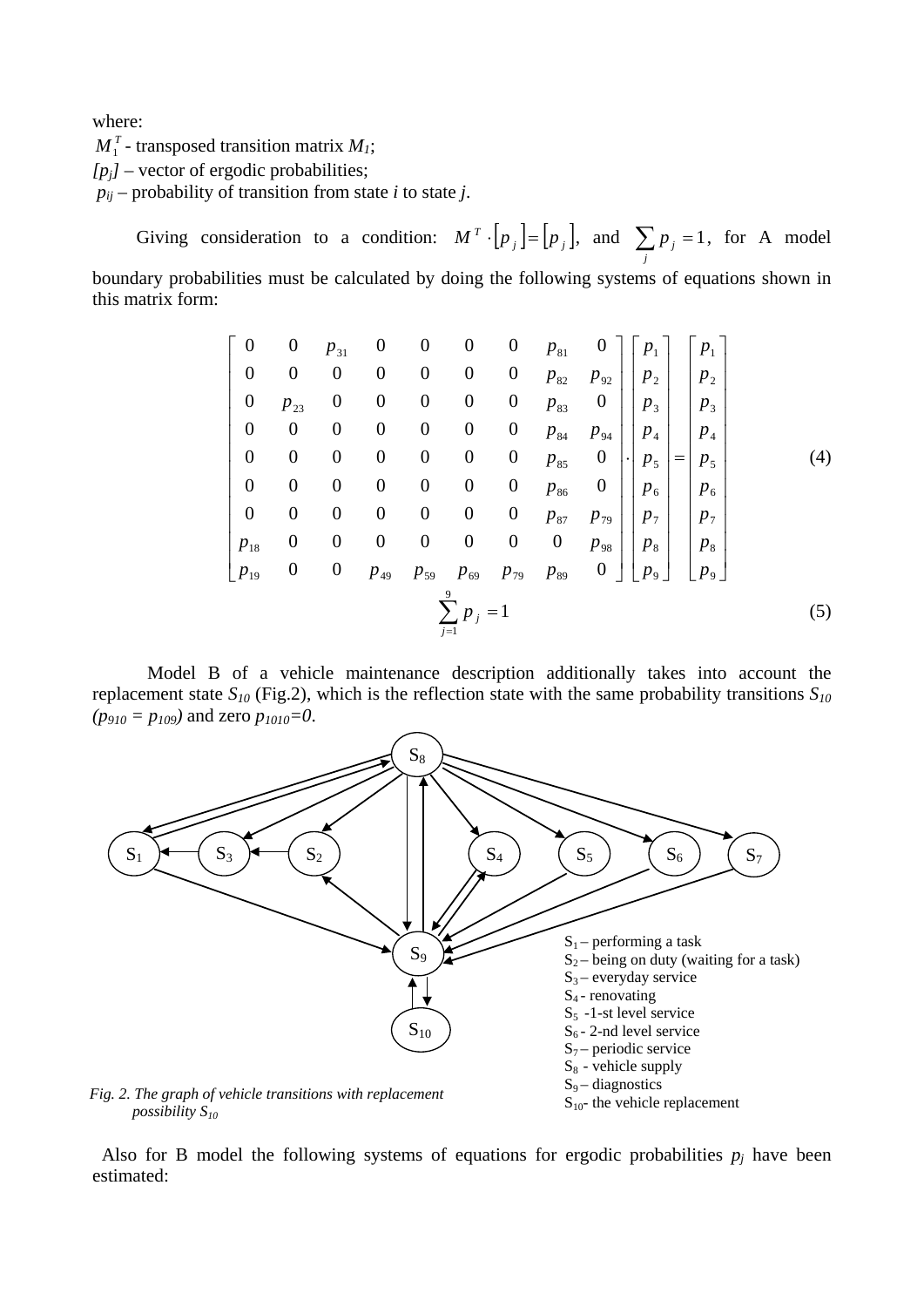$$
\begin{bmatrix}\n0 & 0 & 0 & 0 & 0 & 0 & p_{18} & p_{19} & 0 \\
0 & 0 & p_{23} & 0 & 0 & 0 & 0 & 0 & 0 & 0 \\
p_{31} & 0 & 0 & 0 & 0 & 0 & 0 & 0 & 0 & 0 \\
0 & 0 & 0 & 0 & 0 & 0 & 0 & 0 & p_{49} & 0 \\
0 & 0 & 0 & 0 & 0 & 0 & 0 & 0 & p_{59} & 0 \\
0 & 0 & 0 & 0 & 0 & 0 & 0 & 0 & p_{69} & 0 \\
0 & 0 & 0 & 0 & 0 & 0 & 0 & 0 & p_{79} & 0 \\
p_{81} & p_{82} & p_{83} & p_{84} & p_{85} & p_{86} & p_{87} & 0 & p_{89} & 0 \\
0 & p_{92} & 0 & p_{94} & 0 & 0 & 0 & p_{98} & 0 & p_{910} \\
0 & 0 & 0 & 0 & 0 & 0 & 0 & 0 & p_{98} & 0 & p_{910} \\
0 & 0 & 0 & 0 & 0 & 0 & 0 & 0 & p_{109} & 0\n\end{bmatrix}\n\begin{bmatrix}\np_1 \\
p_2 \\
p_3 \\
p_4 \\
p_5 \\
p_6 \\
p_7 \\
p_8 \\
p_9 \\
p_9 \\
p_1 \\
p_1 \\
p_2 \\
p_0\n\end{bmatrix}\n\begin{bmatrix}\np_1 \\
p_2 \\
p_3 \\
p_4 \\
p_5 \\
p_6 \\
p_7 \\
p_8 \\
p_9 \\
p_9 \\
p_1 \\
p_0\n\end{bmatrix}\n\tag{6}
$$

In model C undetermined (universal) state  $S_{II}$ , (Fig. 3) has been taken into account. It separates the states from  $S_l$  to  $S_{l0}$  and has zero probability of return  $(p_{11,11}=0; p_{11,1} \ge 0; p_{i,11} \ge 0$  for  $i,j \neq 11$ ). S<sub>11</sub> state is meant as time loses of a vehicle being of each of the remaining states resulting from organizational reasons (technical etc.). in a real time  $S_{II}$  is parallel, but in the graph it has a terraced character.



*Fig.3. The graph of vehicle transitions. The vehicle renovation and replacement SA well as finite times of transition between states are covered* 

Ergodic probabilities  $p_i$  can be calculated in accordance with  $(3)$ . Suitable systems of equations for C model have been written in matrix form: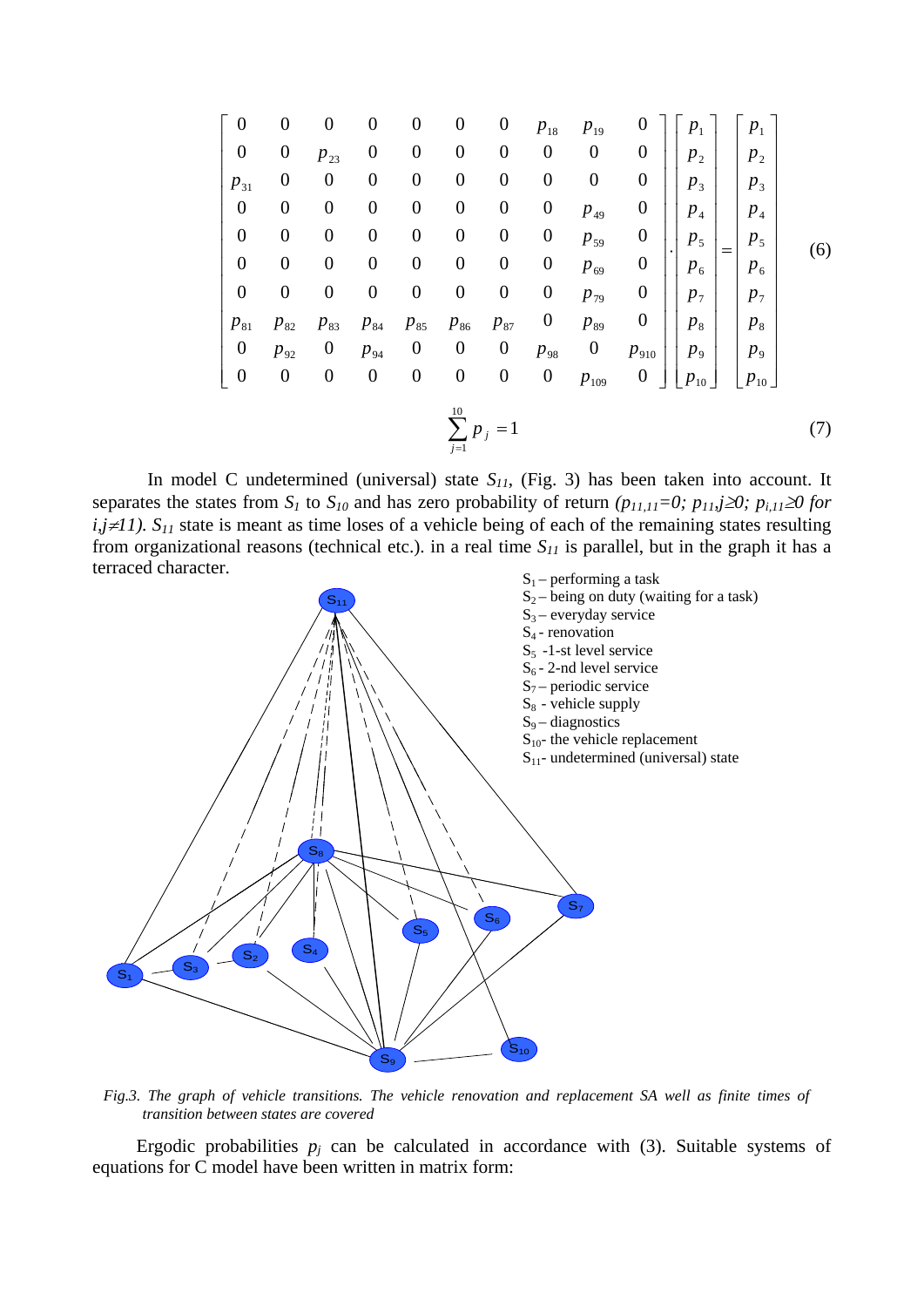$$
\begin{bmatrix}\n0 & 0 & 0 & 0 & 0 & 0 & 0 & p_{18} & p_{19} & 0 & p_{1,11} \\
0 & 0 & p_{23} & 0 & 0 & 0 & 0 & 0 & 0 & 0 & p_{2,11} \\
p_{31} & 0 & 0 & 0 & 0 & 0 & 0 & 0 & 0 & p_{3,11} \\
0 & 0 & 0 & 0 & 0 & 0 & 0 & 0 & p_{49} & 0 & p_{4,11} \\
0 & 0 & 0 & 0 & 0 & 0 & 0 & 0 & p_{59} & 0 & p_{5,11} \\
0 & 0 & 0 & 0 & 0 & 0 & 0 & 0 & p_{69} & 0 & p_{6,11} \\
0 & 0 & 0 & 0 & 0 & 0 & 0 & 0 & p_{79} & 0 & p_{7,11} \\
p_{81} & p_{82} & p_{83} & p_{84} & p_{85} & p_{86} & p_{87} & 0 & p_{89} & 0 & p_{8,11} \\
0 & p_{92} & 0 & p_{94} & 0 & 0 & 0 & p_{98} & 0 & p_{9,10} & p_{9,11} \\
0 & 0 & 0 & 0 & 0 & 0 & 0 & 0 & p_{10,9} & 0 & p_{10,11} \\
0 & 0 & 0 & 0 & 0 & 0 & 0 & 0 & p_{10,9} & 0 & p_{10,11} \\
p_{11,1} & p_{11,2} & p_{11,3} & p_{11,4} & p_{11,5} & p_{11,6} & p_{11,7} & p_{11,8} & p_{11,9} & p_{11,10} & 0\n\end{bmatrix}\n\begin{bmatrix}\np_1 \\
p_2 \\
p_3 \\
p_4 \\
p_5 \\
p_6 \\
p_7 \\
p_8 \\
p_9 \\
p_{10,11} \\
p_{11,10} \\
p_{10,11} \\
p_{11,2} \\
p_{11,3} \\
p_{11,3} \\
p_{11,3} \\
p_{11,3} \\
p_{11,4} \\
p_{11,4} \\
p_{11,4} \\
p_{11,4} \\
p_{11,4} \\
p_{11,4} \\
p_{11,4} \\
p_{11,4} \\
p_{11,4} \\
p
$$

After having solved the system of equations (8) i (9), taking into account the empiric probabilities for presented models A, B and C in discrete time the following results have been achieved (Fig. 4):

1 *j*=



Ergodic probabilities  $p_j(t=n)$  for  $S_j$  state estimated from Markovs chains are the probabilities of input for each state. For example probability of duty  $p_3=0.23$  means that the limit of duty state number is 23% of all vehicles states number in a considered period of time. It does not mean that the vehicle was on duty in 23% in average in  $T<sub>o</sub>$ . However probabilities  $p<sub>i</sub>(n)$  for Markov chains are ergodic and applicable to state collection process but not a physical time. Therefore they cannot be interpreted in a real time. Only after the standardizing of the transition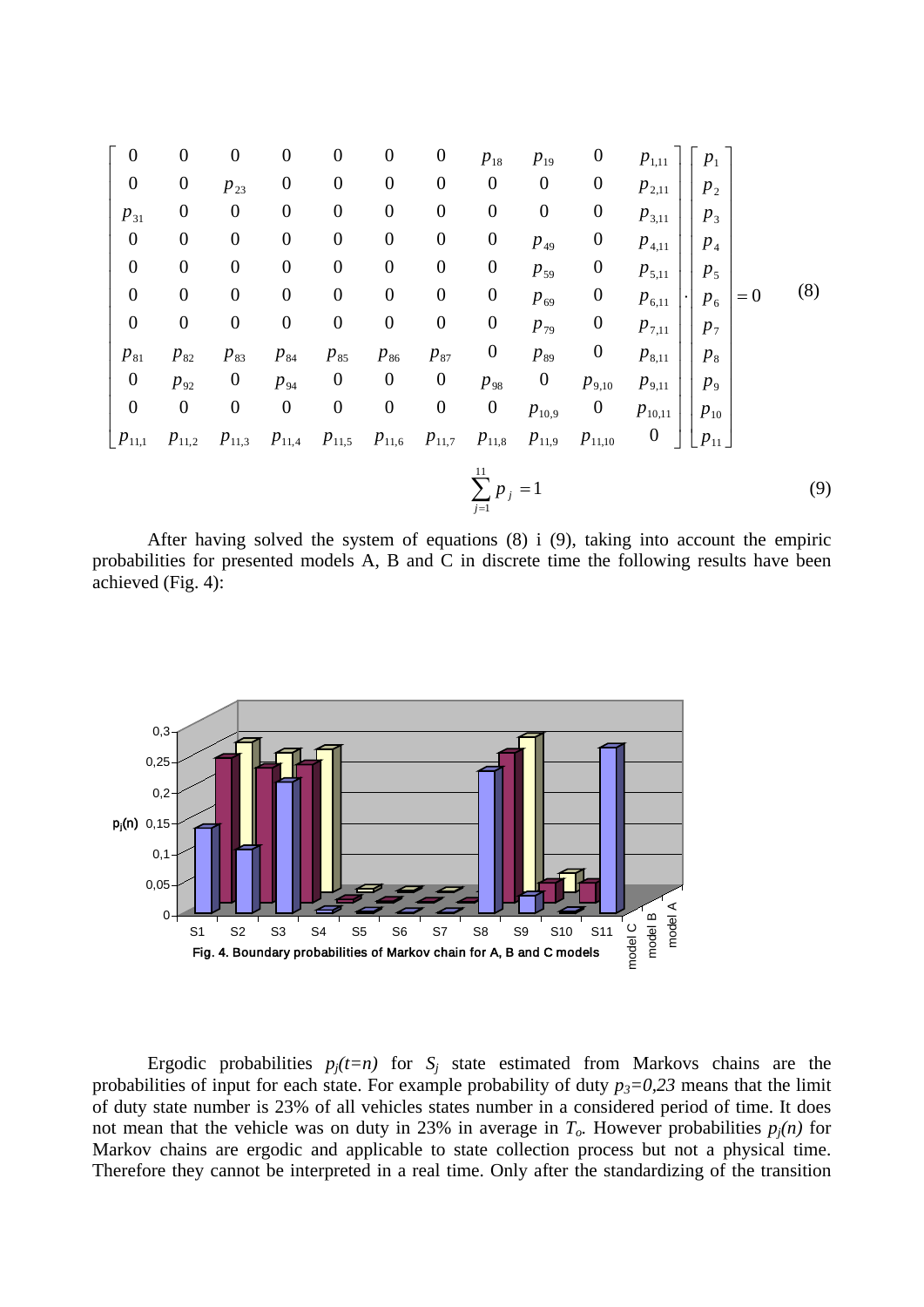matrix, which means taking into account the duration time for each states (transitions from discrete times to real one by means of transition intensity  $\lambda_{ij}$  ) achieved results will show the real situation of vehicle usage.

# **3. A method to determine functional availability of vehicles**

To estimate ergodic probabilities for continuous time in compliance of Markov processes matrix equations are fulfilled [2]:

$$
(\Lambda^{\mathrm{T}})[p_j] = 0 \tag{10}
$$

and

$$
\sum_{j} p_{j} = 1 \tag{11}
$$

where:

 $\Lambda = [\lambda_{ij}]$  – intensity matrix with diagonal elements - $\lambda_{ii}$  and  $\lambda_{ij}$ .

For A model the ergodic probabilities satisfy the equation system with its standardization condition (12):

| $-\lambda_{11}$  | $\boldsymbol{0}$ | $\lambda_{31}$   | $\boldsymbol{0}$ | $\boldsymbol{0}$ | $\boldsymbol{0}$        | $\boldsymbol{0}$ | $\lambda_{81}$  |                  | $p_{1}$                            |     |
|------------------|------------------|------------------|------------------|------------------|-------------------------|------------------|-----------------|------------------|------------------------------------|-----|
| $\boldsymbol{0}$ | $-\lambda_{22}$  | $\boldsymbol{0}$ | $\boldsymbol{0}$ | $\boldsymbol{0}$ | $\overline{0}$          | $\boldsymbol{0}$ | $\lambda_{82}$  | $\lambda_{92}$   | $p_{2}$                            |     |
| $\boldsymbol{0}$ | $\lambda_{23}$   | $-\lambda_{33}$  | $\boldsymbol{0}$ | $\boldsymbol{0}$ | $\boldsymbol{0}$        | $\boldsymbol{0}$ | $\lambda_{83}$  | $\boldsymbol{0}$ | $p_3$                              |     |
| $\boldsymbol{0}$ | $\boldsymbol{0}$ | $\boldsymbol{0}$ | $-\lambda_{44}$  | $\boldsymbol{0}$ | $\bf{0}$                | $\boldsymbol{0}$ | $\lambda_{84}$  | $\lambda_{94}$   | $p_4$                              |     |
| $\overline{0}$   | $\boldsymbol{0}$ | $\boldsymbol{0}$ | $\boldsymbol{0}$ | $-\lambda_{55}$  | $\overline{\mathbf{0}}$ | $\boldsymbol{0}$ | $\lambda_{85}$  | $\boldsymbol{0}$ | $= 0$<br>p <sub>5</sub><br>$\cdot$ |     |
| $\boldsymbol{0}$ | $\boldsymbol{0}$ | $\boldsymbol{0}$ | $\boldsymbol{0}$ | $\boldsymbol{0}$ | $-\lambda_{66}$         | $\boldsymbol{0}$ | $\lambda_{86}$  | $\boldsymbol{0}$ | $p_{6}$                            |     |
| $\boldsymbol{0}$ | $\boldsymbol{0}$ | $\boldsymbol{0}$ | $\boldsymbol{0}$ | $\boldsymbol{0}$ | $\boldsymbol{0}$        | $-\lambda_{77}$  | $\lambda_{87}$  | $\boldsymbol{0}$ | $p_7$                              |     |
| $\lambda_{18}$   | $\boldsymbol{0}$ | $\boldsymbol{0}$ | $\boldsymbol{0}$ | $\boldsymbol{0}$ | $\overline{0}$          | $\boldsymbol{0}$ | $-\lambda_{88}$ | $\lambda_{98}$   | $p_{8}$                            |     |
| $\lambda_{19}$   | $\boldsymbol{0}$ | $\boldsymbol{0}$ | $\lambda_{49}$   | $\lambda_{59}$   | $\lambda_{69}$          | $\lambda_{79}$   | $\lambda_{89}$  | $-\lambda_{99}$  | $p_{9}$                            |     |
|                  |                  |                  |                  |                  | $j=1$                   |                  |                 |                  |                                    | 12) |

For B model the ergodic probabilities satisfy the equation system with its standardization condition (13):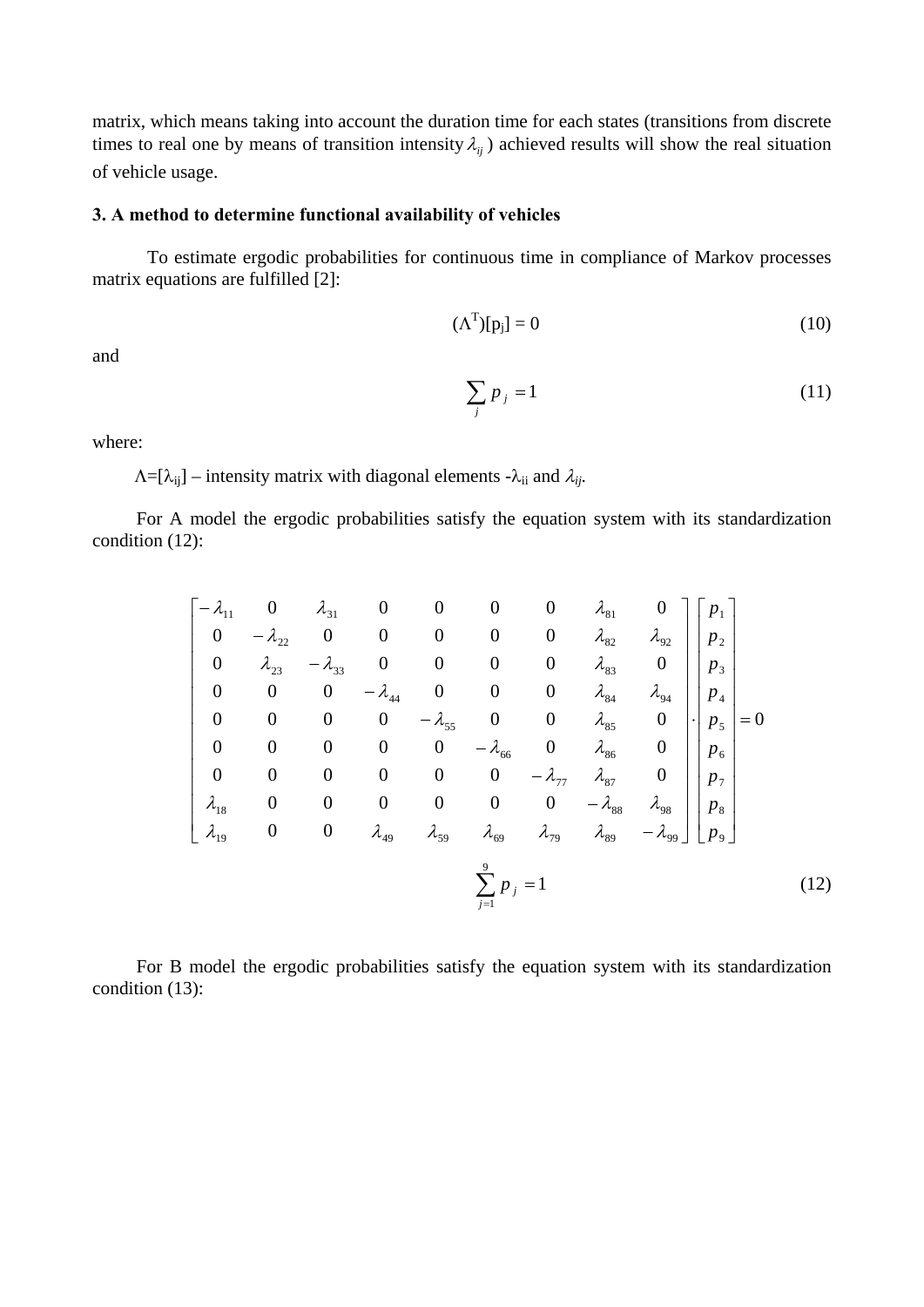$$
\begin{bmatrix}\n-\lambda_{11} & 0 & \lambda_{31} & 0 & 0 & 0 & 0 & \lambda_{81} & 0 & 0 \\
0 & -\lambda_{22} & 0 & 0 & 0 & 0 & \lambda_{82} & \lambda_{92} & 0 \\
0 & \lambda_{23} & -\lambda_{33} & 0 & 0 & 0 & \lambda_{83} & 0 & 0 \\
0 & 0 & 0 & -\lambda_{44} & 0 & 0 & 0 & \lambda_{84} & \lambda_{94} & 0 \\
0 & 0 & 0 & 0 & -\lambda_{55} & 0 & 0 & \lambda_{85} & 0 & 0 \\
0 & 0 & 0 & 0 & -\lambda_{66} & 0 & \lambda_{86} & 0 & 0 \\
0 & 0 & 0 & 0 & 0 & -\lambda_{77} & \lambda_{87} & 0 & 0 \\
\lambda_{18} & 0 & 0 & 0 & 0 & 0 & -\lambda_{78} & \lambda_{98} & 0 \\
\lambda_{19} & 0 & 0 & \lambda_{49} & \lambda_{59} & \lambda_{69} & \lambda_{79} & \lambda_{89} & -\lambda_{99} & \lambda_{109} \\
0 & 0 & 0 & 0 & 0 & 0 & 0 & \lambda_{910} & -\lambda_{1010}\n\end{bmatrix}\n\begin{bmatrix}\np_1 \\
p_2 \\
p_3 \\
p_4 \\
p_5 \\
p_6 \\
p_7 \\
p_8 \\
p_9 \\
p_9 \\
p_0\n\end{bmatrix} = 0
$$
\n(13)

Also for C model equation systems in matrix form with standardized condition are fulfilled (14):

$$
\begin{bmatrix}\n-\lambda_{11} & 0 & \lambda_{31} & 0 & 0 & 0 & 0 & \lambda_{81} & 0 & 0 & \lambda_{1,11} \\
0 & -\lambda_{22} & 0 & 0 & 0 & 0 & \lambda_{82} & \lambda_{92} & 0 & 0 \\
0 & \lambda_{23} & -\lambda_{33} & 0 & 0 & 0 & \lambda_{83} & 0 & 0 & \lambda_{3,11} \\
0 & 0 & 0 & -\lambda_{44} & 0 & 0 & \lambda_{84} & \lambda_{94} & 0 & \lambda_{4,11} \\
0 & 0 & 0 & 0 & -\lambda_{55} & 0 & 0 & \lambda_{85} & 0 & 0 & \lambda_{6,11} \\
0 & 0 & 0 & 0 & 0 & -\lambda_{66} & 0 & \lambda_{86} & 0 & 0 & \lambda_{6,11} \\
0 & 0 & 0 & 0 & 0 & 0 & -\lambda_{77} & \lambda_{87} & 0 & 0 & \lambda_{7,11} \\
\lambda_{18} & 0 & 0 & 0 & 0 & 0 & -\lambda_{78} & \lambda_{98} & 0 & \lambda_{8,11} \\
\lambda_{19} & 0 & 0 & \lambda_{49} & \lambda_{59} & \lambda_{69} & \lambda_{79} & \lambda_{89} & -\lambda_{99} & \lambda_{10,9} & \lambda_{9,11} \\
0 & 0 & 0 & 0 & 0 & 0 & 0 & 0 & \lambda_{9,10} & -\lambda_{10,10} & \lambda_{10,11} \\
\lambda_{11,1} & 0 & \lambda_{11,3} & \lambda_{11,4} & \lambda_{11,5} & \lambda_{11,6} & \lambda_{11,7} & \lambda_{11,8} & \lambda_{11,9} & \lambda_{11,10} & -\lambda_{11,11}\n\end{bmatrix}\n\begin{bmatrix}\nP_1 \\
P_2 \\
P_3 \\
P_4 \\
P_5 \\
P_6 \\
P_7 \\
P_8 \\
P_9 \\
P_9 \\
P_1 \\
P_1 \\
P_2 \\
P_2 \\
P_3 \\
P_4 \\
P_5 \\
P_6 \\
P_7 \\
P_8 \\
P_9 \\
P_1 \\
P_1 \\
P_2 \\
P_1 \\
P_2 \\
P_2 \\
P_3 \\
P_4 \\
P_5 \\
P_6 \\
P_7 \\
P_8 \\
P_9 \\
P_
$$

After having solved the above-mentioned system of equations the boundary probabilities of the Markov process are obtained  $p_i(t)$  for a vehicle (if they exist). If we put the transitions intensities to a system of equations (14) and are not able to solve it that means that the whole process is non-ergodic (not periodic, not regular). One thing we can do is simulation, which shows the irregularity of the process. Moreover it allows to estimate the level of non-ergodicity. Another way [4,5,7] is to calculate the availability according to the relationships (15):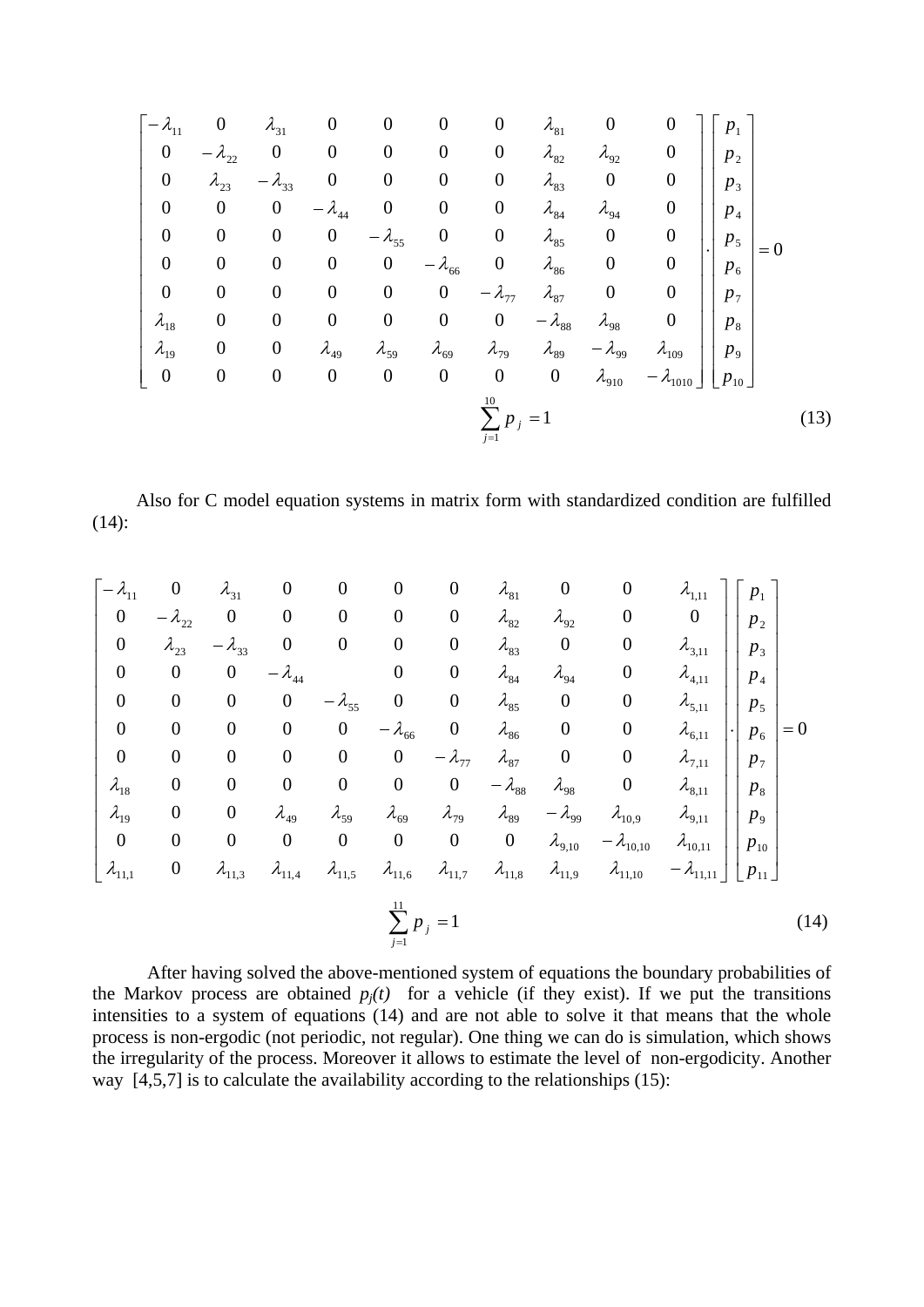$$
K = \frac{\sum_{i=1}^{n} \overline{T}_{G}}{\sum_{i=1}^{n} \overline{T}_{G} + \sum_{i=1}^{n} \overline{T}_{N}}
$$
(15)

where:

 $\sum_{i=1}^n \overline{T}_G$  – *i*  $T_G$  –total sum of medium times of staying a vehicle in availability; 1  $\sum_{i=1}^n \overline{T}_N$  –  $T_N$  – total sum of medium times of staying a vehicle in unavailability.

*i* 1 The medium time of staying a vehicle in a considered state collection could be estimated by taking into consideration historical events[6]. Empirical results for the vehicles used in logistic air base system have been presented in tables 1-3.

*Tab. 1.Collection of data about medium number of entrance, medium transition probabilities, medium time of staying (hrs) and intensities of (1/year)*  $S_1$ - $S_{11}$  *states for a vehicle – C model* 

| <b>State</b>     | D.     | $\mathcal{D}$ | $D_3$  | $\mathbf{D}$ | 55     | $\mathcal{D}_6$ | $S_7$ | $\mathbf{a}$ | $\mathcal{D}^{\rm o}$ | $\mathbf{5}_{10}$ | $\mathbf{5}_{11}$ |
|------------------|--------|---------------|--------|--------------|--------|-----------------|-------|--------------|-----------------------|-------------------|-------------------|
| $\overline{n}$ . | 214    | 161           | 330    | 8            | 4      |                 |       | 358          | 45.656                | 2                 | 416               |
| $p_i(n)$         | 0.138  | 0.104         | 0.213  | 0.005        | 0,002  | 0.001           | 0,001 | 0,232        | 0.029                 | 0,001             | 0,269             |
| ι.               | 869,3  | 5656,3        | 13,75  | 252          | 22     | 16              | 240   | 0.2265       |                       | 240               | 1439,43           |
| $\mathcal{L}$    | 10.077 | ,5487         | 637.09 | 34,762       | 398,18 | 547,50          | 36,50 | 38675,5      | 796.4                 | 36,5              | 6,086             |

*Tab. 2.Collection of data about medium number of entrance, medium transition probabilities, medium time of staying (hrs) and intensities of (1/year)*  $S_1$ - $S_{10}$  *states for a vehicle – B model* 

| <b>State</b>         | D.     | $\mathbf{D}_2$ | $\mathbf{5}$ | $\mathbf{D}_4$ | $\mathbf{D}_5$ | $S_6$ | 57    | 58     | $\mathbf{S}_9$ | $S_{10}$ |
|----------------------|--------|----------------|--------------|----------------|----------------|-------|-------|--------|----------------|----------|
| $\overline{n}$ .     | 173    | 161            | 165          | 4              |                |       |       | 179    | 23,65          |          |
| $p_i(n)$             | 0,243  | 0,226          | 0,232        | 0,005          | 0,002          | 0,001 | 0,001 | 0.251  | 0,033          | 0,001    |
| ι.                   | 1159,3 | 5656,3         | 22           | 504            | 144            | 288   | 240   | 4,376  | 22             | 720      |
| ⌒<br>$\mathcal{N}$ . | 7,556  | 1,548          | 398,2        | 17,38          | 60,83          | 30,42 | 36,50 | 2001,8 | 398,2          | 12,2     |

*Tab. 3.Collection of data about medium number of entrance, medium transition probabilities, medium time of staying (hrs) and intensities of (1/year)*  $S_1$ - $S_9$  *states for a vehicle – A model* 

| <b>State</b>                   | $\mathbf{D}$ 1 | $\mathbf{D}_2$ | $\mathbf{5}$ | $\mathbf{D}_4$ | 55    | $\mathcal{D}_6$ | D7    | 58      | 59     |
|--------------------------------|----------------|----------------|--------------|----------------|-------|-----------------|-------|---------|--------|
| $\overline{n}$                 | 173            | 161            | 165          | 4              |       |                 |       | 179     | 22     |
| $p_i(n)$                       | 0.244          | 0,227          | 0,233        | 0,005          | 0,002 | 0,001           | 0,001 | 0,252   | 0,031  |
|                                | 1159,33        | 6376,3         | 22           | 504            | 144   | 288             | 240   | 4,376   | 22     |
| $\lambda$<br>$\mathcal{N}_{i}$ | 7,5561         | 1,3738         | 398,18       | 17,38          | 60,83 | 30,42           | 36,50 | 2001,83 | 398,18 |

Where:

 $\overline{n_i}$  – the average transition number from  $S_i$  in  $T_0$  period;

 $\overline{\omega}_i$  – frequency  $S_i$  state in a considered collection state  $I - s$  ( $s = 9$ ; 10 or 11);

 $\bar{t}_i$  – the average duration time for *S<sub>i</sub>* state before entrance to all *S<sub>i</sub>* states in *T*<sub>0</sub> period;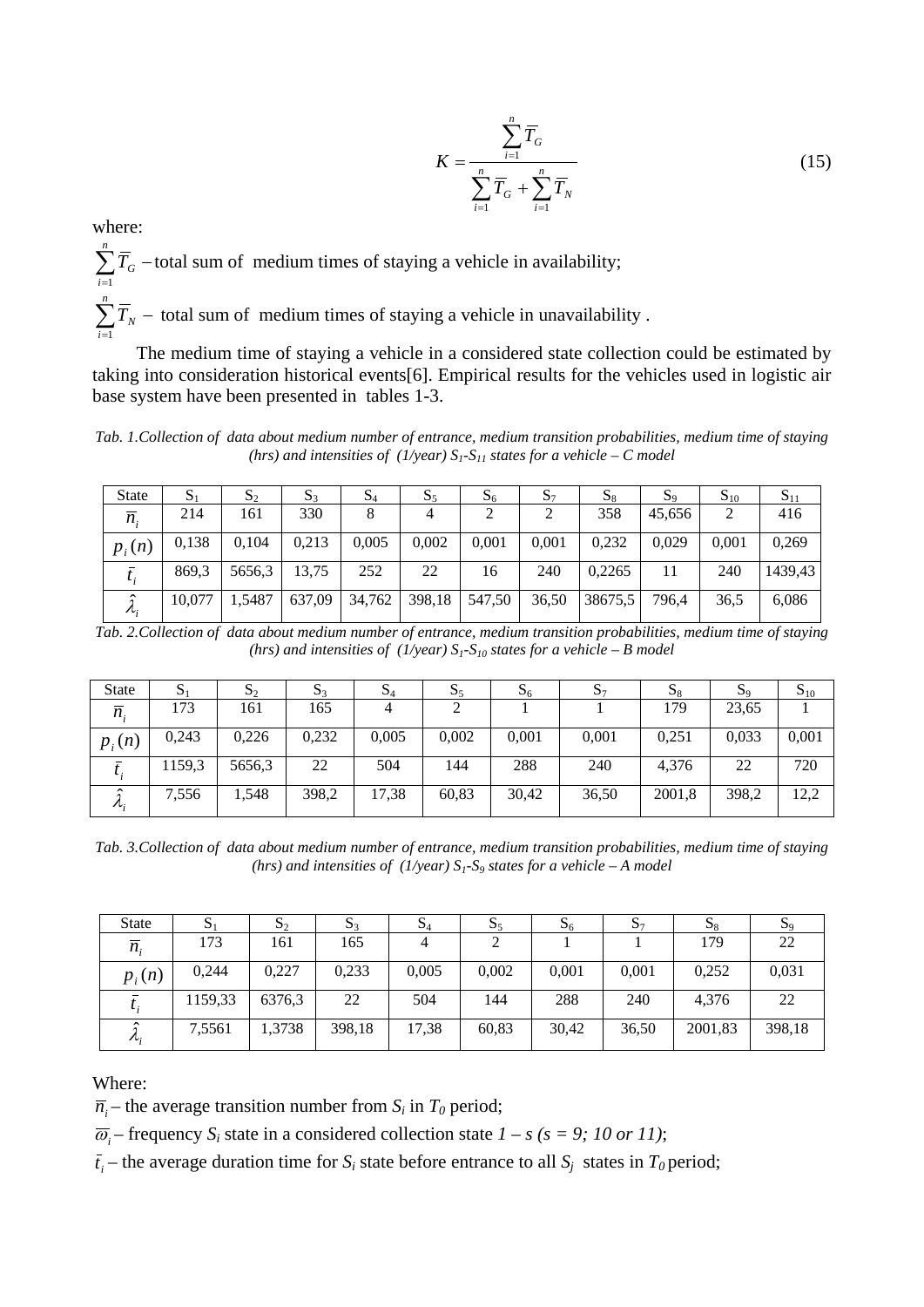$\hat{\lambda}_i$  - intensity of  $S_i$  state;

Mathematical dependencies for parameters mentioned above have been presented in [5] thesis.



Rys. 5. Probabilities p<sub>j</sub>(t) of staying in availability for vehicles

Fig. 5 describes probabilities staying in availability  $p_i(t)$  for vehicles in a considered  $S_i$  states, which are calculated as:

 $T^{}_{0}$  $p_i = \frac{\bar{t}_i}{T}$ , while availability has been calculated according to (15) relationship; where:  $\overline{T}_c = \overline{t}_1 + \overline{t}_2$ 

 $=\sum_{i=3}^{S}$ *i*  $T_N = \sum \bar{t}_i$ 3 for *S=1-9* for A model, *S=1-10* for B model, *S=1-11* for C model.

### **4. Conclusions**

Estimated annual average sum of tenses  $\bar{t}_1 + \bar{t}_2$  for vehicles population in availability is from 6526 hrs (realistic C model) to 7535,63 hrs (optimistic A model – table 3), it means that the availability is from  $0,745$  to  $0,86$  in  $T_0$  period.

The availability of vehicle population is high, but there is also time margin in a year  $t_{11}$  = *1439,43* hrs (model C), resulting mainly from time losses during replacement *S10* and renovating *S4* of the vehicles (tab.1-3). It enables to improve the availability up to 16%. Therefore model C with *S11* state is justify and realistic. Withdrawal from usage decrease the number of vehicle population on average 7% in a year, but the replacement time is usually longer than one month.  $S_{10}$  state cannot be omitted because it significantly changes the duration time balance for all states of the